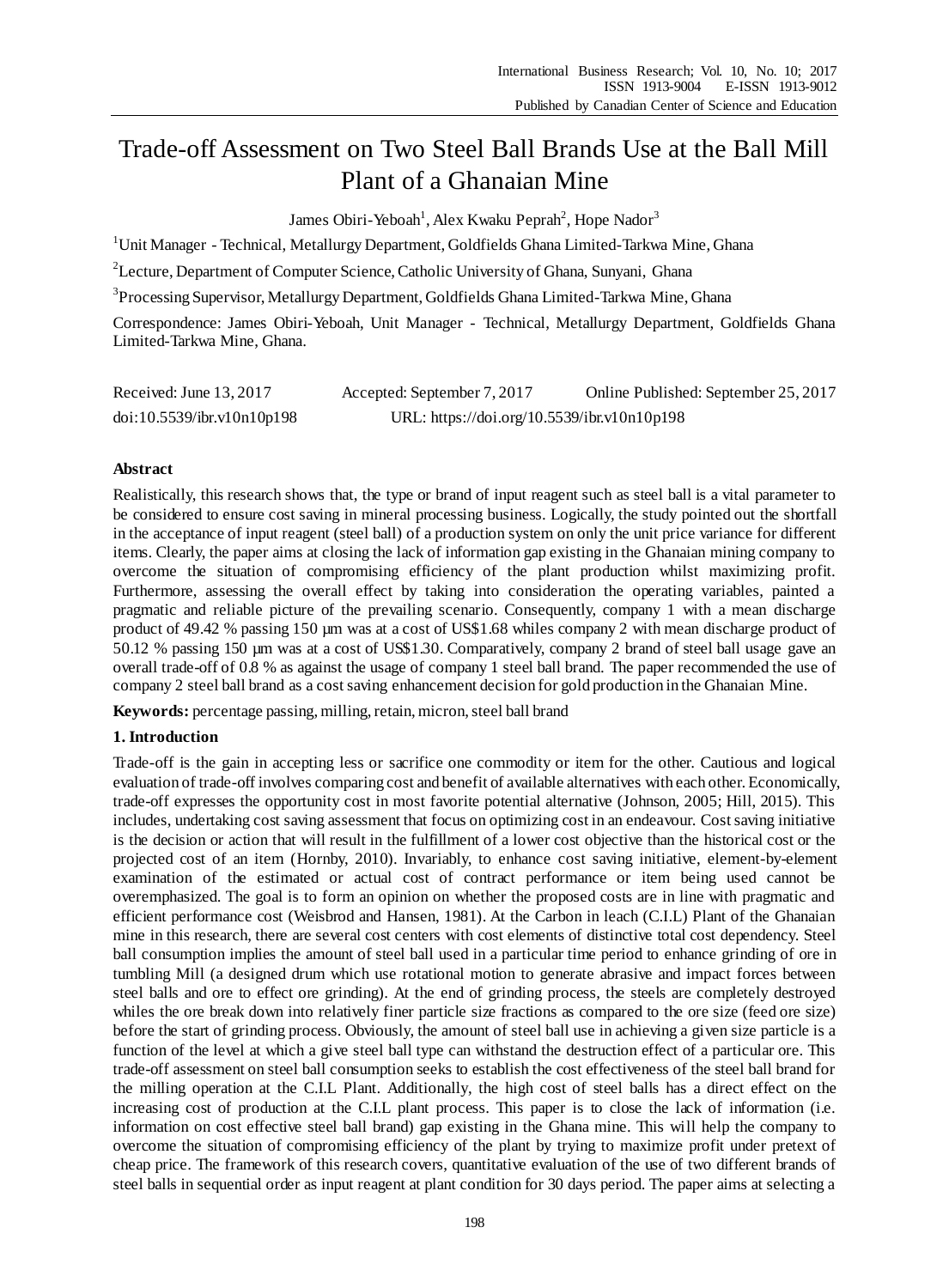cost effective steel ball brand for the mineral process plant of the Ghanaian mine in this research. Applicably, Bertsimas, Farias and Trichakis (2012), assesses the problem of designing the right objective which resolves the normal difficulty of selecting between efficiency and fairness in the perspective of a framework that covers a number of resource allocation under the topic On the Efficiency-Fairness Trade-off.

#### *1.1 Cost Factors and Analysis at Steel Ball Consumption at the Ghanaian Mine Processing Plant*

The processing plant of the Ghanaian mine being under studied, operates at a throughput capacity of 1,532 ton of ore per hour with an expected daily production of 36,000 tones at 23.5 hours plant availability. The input elements (reagents) for ore grinding process at the Ball Mill plant are electric power and two brands (60mm steel ball of company 1 and 2). The cost of Ball Mill power usage is given as US\$ 0.17 for kilowatt hour per ton of ore milled whiles the company 1 and 2 steel ball brands cost US\$1237 and US\$1338 per ton of steel balls respectively (Technical Report, 2016). Critically, it will be suicidal to select any alternative of reagent without given thorough assessment to it effect on the total production cost of plant operation. Therefore, the seemingly lower unit cost and a supplier's quality indication of one reagent as compared to another, will not necessarily justify its selection for usage. Imperatively, cost allocation, cost-effectiveness analysis, and cost-benefit analysis are ranges of cost analysis methods for evaluating steel ball consumption efficiency at the processing plant operation. They range from fairly simple program-level methods to highly technical and specialized methods. Cost allocation is a simpler concept than either cost-benefit analysis or cost-effectiveness analysis. At the processing plant operation, it means setting up budgeting and accounting systems in a way that allows managers to determine a unit cost of service gain out of a given type of steel ball. This information is mostly a management tool that focuses on decision making. However, since the units measured are also outcomes of interest to evaluators, cost allocation provides some of the basic information needed to conduct more determined cost analyses (Kettner, Moroney & Martin, 1990; Zeckhauser, 1975). In furtherance of authenticating this assessment, power consumption and end product particle size of the different brands of steel ball used were evaluated to point out the tradeoff that may be obtained in using a particular type of steel ball. This gives a holistic assessment that has the potential of given a reliable selection of the brand of steel ball require for efficient plant operation. Hence, at the processing plant operation, the amount of steel balls use to transform a given quantity of ore to a finer grind size fraction, measures the steel ball consumption rate. The consumption rate is then achieved by relating a given mass quantity of steel balls use to grind a unit mass quantity of ore. The unit expression of steel ball consumption rate is given as gram per ton of ore  $(g/t)$  or kilogram per ton of ore (Kg/t). Furthermore, power usage in terms of kilowatt hour per ton of ore grinded and percentage particle size passing through a 150 micron (µm) aperture screen target, are the parameters for evaluating performance of a given steel ball brand used in grinding process.

#### **2. Material and Method Used**

Fundamentally, the insufficiency of information on the trade-off of steel ball usage at the process plant is a recipe for production deficiencies. Therefore, monthly production report records of the two different brands (i.e. company 1 and 2) of steel balls, used under constant plant operating conditions were studied to ascertain their respective opportunity cost with regards to end product as a target. According to Young (2013), comparison matrix is a useful tool for establishing criteria priorities of the given opportunities. Basically, from Young's point of view, these criteria priorities are formed out of weighted scores generated from recorded values of the items under consideration. This paper points to undertaking holistic evaluation of all the related parameters to arrive at practical trade-off for the two steel ball brands. The steel balls under consideration in this research, have equal parameters that relate to the wear rate. Hence cost analysis technic of unit cost evaluation was used to ascertain indices of the two steel ball brands for the process plant. Additionally, the power draw trends from a Scada system (i.e. automatic control and recording system) were used to evaluate the power consumption levels of the different steel ball brands. Saunder, lewis and Thornhill, (2009), affirmed the examination of simple index numbers as suitable method for comparing relative changes of different unit variables for drawing pragmatic conclusion. Hence, from the production reports, different brands of steel balls and their corresponding discharge product variables, call for the use of quantitative analysis of simple index numbers as the appropriate model for trade-off evaluations. Therefore, quantitative evaluations of power usage, steel ball consumption rate and corresponding effects of the different steel ball brands on the particle size fractions produced were obtained to enhance realistic conclusions.

## **3. Result from Daily Operational Report Data**

Operational reports for 30 days usage of 60 mm steel balls of each brand (Steel Ball Company 1 and 2) in the Ball Mill at controllable amount at mill power set point of not less than 11000 KWh were studied. The monthly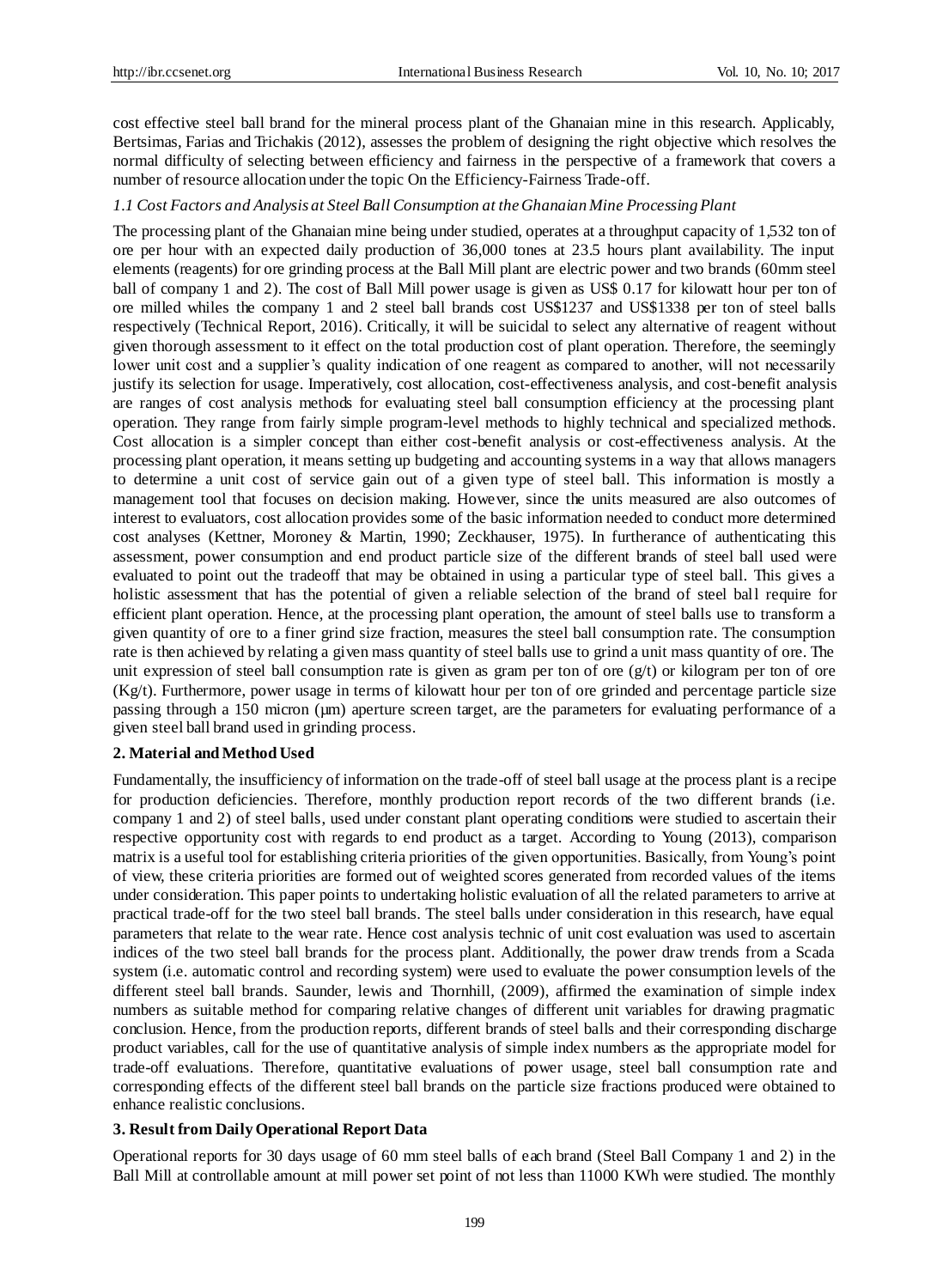production report parameters use for this assessment includes the daily records of steel ball consumption, mill power usage and tonnage milled with corresponding throughput records. Additionally, Laboratory tested particle size fractions for percentage retained on 150  $\mu$ m aperture screen (+150  $\mu$ m particle size fraction) for Ball Mill feed and discharge were monitored throughout the 30 days period (Technical Report, 2016). These parameters were subjected to appropriate quantitative analysis to generate the needed indications towards the trade-off focus. The tables 1and 2 were the results obtained from the daily report of the said periods for the two brands of steel balls. The tables show appropriately the summation of daily steel ball consumption and milled tonnage per day with average values for power draw, throughput, Ball Mill feed and discharge in line with pragmatic decision considerations.

| No. Day            | Daily Steel Ball | Power      | Daily     | Throughput, | Ball<br>Mill<br>Feed     | Ball<br>Average                |
|--------------------|------------------|------------|-----------|-------------|--------------------------|--------------------------------|
|                    | Consumption      | Draw,      | milled    | t/h         | $+150 \,\mu m$ ,<br>$\%$ | Mill Discharge                 |
|                    | (Kg)             | <b>KWh</b> | tonnes, t |             |                          | $+150 \,\mathrm{µm}$ .<br>$\%$ |
| 1                  | 30,000           | 11,983     | 24,929    | 1275        | 75.52                    | 62.27                          |
| $\frac{2}{3}$      | 50,000           | 11,841     | 36,102    | 1504        | 74.49                    | 58.64                          |
|                    | 40,000           | 11,909     | 37,192    | 1550        | 81.05                    | 68.85                          |
| $\overline{4}$     | 40,000           | 11,965     | 35,321    | 1472        | 77.46                    | 61.57                          |
| 5                  | 55,000           | 11,966     | 33,944    | 1414        | 79.55                    | 54.43                          |
| 6                  | 35,000           | 11,932     | 32,772    | 1366        | 81.63                    | 59.87                          |
| 7                  | 40,000           | 11,899     | 35,299    | 1471        | 84.23                    | 61.76                          |
| 8                  | 40,000           | 12,023     | 33,901    | 1414        | 80.71                    | 50.78                          |
| 9                  | 40,000           | 11,975     | 36,255    | 1511        | 82.42                    | 60.49                          |
| 10                 | 30,000           | 11,962     | 34,735    | 1447        | 78.95                    | 58.71                          |
| 11                 | 30,000           | 11,895     | 34,727    | 1447        | 69.88                    | 55.59                          |
| 12                 | 30,000           | 11,828     | 34,719    | 1521        | 78.07                    | 59.44                          |
| 13                 | 15,000           | 11,748     | 14,175    | 1284        | 77.93                    | 65.31                          |
| 14                 | 6,000            | 11,544     | 32,374    | 1494        | 78.95                    | 62.26                          |
| 15                 | 50,000           | 11,377     | 32,937    | 1386        | 80.34                    | 50.58                          |
| 16                 | 40,000           | 11,395     | 37,266    | 1553        | 77.32                    | 56.13                          |
| 17                 | 60,000           | 11,626     | 35,575    | 1592        | 80.34                    | 55.11                          |
| 18                 | 47,000           | 11,873     | 36,708    | 1530        | 82.92                    | 61.32                          |
| 19                 | 43,000           | 11,980     | 37,218    | 1559        | 81.79                    | 61.67                          |
| 20                 | 35,000           | 11,975     | 36,364    | 1515        | 81.47                    | 57.21                          |
| 21                 | 28,000           | 11,925     | 33,459    | 1404        | 81.18                    | 67.26                          |
| 22                 | 33,000           | 11,739     | 38,595    | 1608        | 80.36                    | 65.06                          |
| 23                 | 34,000           | 11,783     | 36,020    | 1580        | 77.63                    | 68.58                          |
| 24                 | 36,000           | 11,725     | 30,509    | 1278        | 78.21                    | 53.03                          |
| 25                 | 28,000           | 11,959     | 36,617    | 1526        | 79.11                    | 55.80                          |
| 26                 | 26,000           | 11,772     | 35,686    | 1564        | 63.03                    | 59.53                          |
| 27                 | 52,000           | 11,929     | 31,653    | 1319        | 81.16                    | 60.55                          |
| 28                 | 25,000           | 11,775     | 29,693    | 1242        | 78.48                    | 57.80                          |
| 29                 | 45,000           | 11,675     | 31,759    | 1362        | 82.19                    | 56.10                          |
| 30                 | 30,000           | 11,875     | 28,415    | 1193        | 83.83                    | 53.03                          |
| <b>AVERAGE/SUM</b> | 1093000          | 11828      | 1004920   | 1446        | 79.23                    | 59.29                          |

## Table 1. Company 1 Steel ball daily plant operating report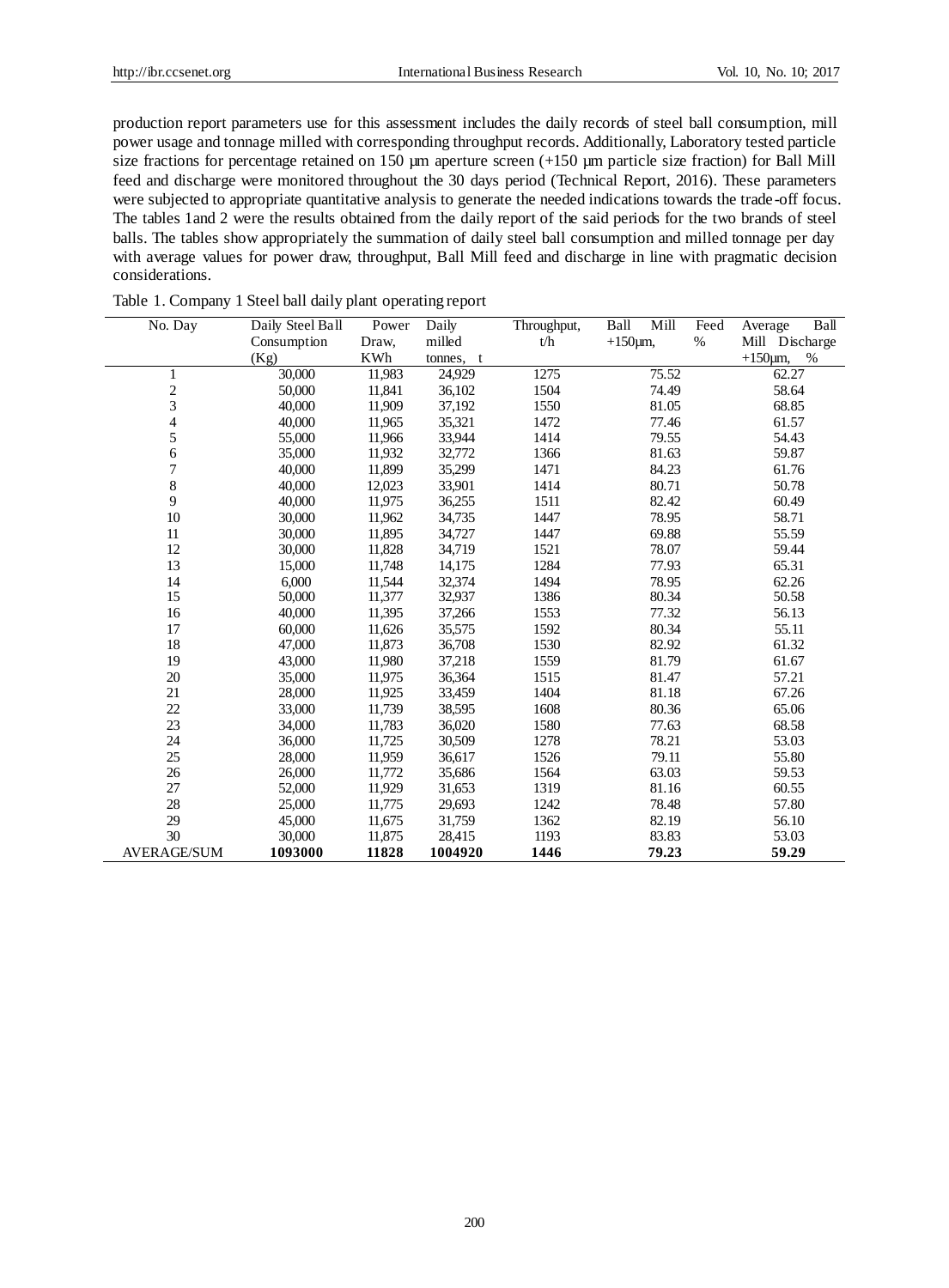| No. Day                      | <b>Daily</b><br><b>Steel</b><br><b>Ball</b><br>Consumption<br>(Kg) | Power<br>Draw,<br><b>KWh</b> | <b>Daily</b><br>milled<br>tonnes,<br>t | Throughput, t/h | <b>Ball Mill Feed</b><br>$+150 \,\mu m, \%$ | <b>Ball</b><br>Ave rage<br>Mill Discharge<br>$+150 \,\mathrm{\mu m}$ ,<br>$\frac{0}{0}$ |
|------------------------------|--------------------------------------------------------------------|------------------------------|----------------------------------------|-----------------|---------------------------------------------|-----------------------------------------------------------------------------------------|
| 1                            | 20,000                                                             | 11,498                       | 34,248                                 | 1427            | 81.51                                       | 70.67                                                                                   |
| $\overline{c}$               | 20,000                                                             | 11,469                       | 34,211                                 | 1425            | 81.21                                       | 66.38                                                                                   |
| 3                            | 20,000                                                             | 11,406                       | 35,667                                 | 1486            | 78.01                                       | 64.46                                                                                   |
| 4                            | 15,000                                                             | 11,464                       | 28,823                                 | 1241            | 81.96                                       | 65.11                                                                                   |
| 5                            | 20,000                                                             | 11,462                       | 31,400                                 | 1403            | 76.64                                       | 64.39                                                                                   |
| 6                            | 0                                                                  | 11,643                       | 2,225                                  | 968             | 75.08                                       | 63.39                                                                                   |
| $\sqrt{ }$                   | $\mathbf{0}$                                                       | 11,448                       | 13,504                                 | 1286            | 79.59                                       | 51.35                                                                                   |
| 8                            | 18,000                                                             | 11,353                       | 30,300                                 | 1335            | 79.13                                       | 74.67                                                                                   |
| 9                            | 18,000                                                             | 11,346                       | 36,837                                 | 1535            | 82.07                                       | 60.26                                                                                   |
| 10                           | 16,000                                                             | 11,504                       | 33,594                                 | 1402            | 69.07                                       | 60.17                                                                                   |
| 11                           | 36,000                                                             | 11,348                       | 34,556                                 | 1440            | 64.18                                       | 51.66                                                                                   |
| 12                           | 15,000                                                             | 11,264                       | 30,186                                 | 1362            | 60.08                                       | 49.88                                                                                   |
| 13                           | 40,000                                                             | 11,238                       | 35,567                                 | 1482            | 71.66                                       | 63.63                                                                                   |
| 14                           | 36,000                                                             | 11.430                       | 33,311                                 | 1464            | 81.69                                       | 71.19                                                                                   |
| 15                           | $\Omega$                                                           | 11,649                       | 15,583                                 | 729             | 78.63                                       | 65.93                                                                                   |
| 16                           | 20,000                                                             | 11,396                       | 27,232                                 | 1295            | 68.44                                       | 56.75                                                                                   |
| 17                           | 30,000                                                             | 11,358                       | 34,518                                 | 1443            | 79.71                                       | 65.69                                                                                   |
| 18                           | 30,000                                                             | 11,503                       | 31,031                                 | 1320            | 79.37                                       | 68.64                                                                                   |
| 19                           | 36,000                                                             | 11,507                       | 30,526                                 | 1296            | 77.83                                       | 64.01                                                                                   |
| 20                           | 60,000                                                             | 11,535                       | 34,140                                 | 1423            | 77.71                                       | 64.91                                                                                   |
| 21                           | 40,000                                                             | 11,929                       | 36,279                                 | 1512            | 79.04                                       | 75.90                                                                                   |
| 22                           | 45,000                                                             | 11,998                       | 33,695                                 | 1446            | 77.92                                       | 58.08                                                                                   |
| 23                           | 45,000                                                             | 11,949                       | 34,198                                 | 1439            | 74.56                                       | 54.90                                                                                   |
| 24                           | 34,000                                                             | 12,005                       | 27,720                                 | 1171            | 74.71                                       | 62.76                                                                                   |
| 25                           | 36,000                                                             | 11,973                       | 35,291                                 | 1470            | 74.88                                       | 61.21                                                                                   |
| 26                           | 55,000                                                             | 11,969                       | 33,345                                 | 1389            | 73.08                                       | 61.42                                                                                   |
| 27                           | 40,000                                                             | 11,966                       | 33,964                                 | 1415            | 74.92                                       | 64.35                                                                                   |
| 28                           | 0                                                                  | 12,009                       | 31,798                                 | 1325            | 73.78                                       | 70.19                                                                                   |
| 29                           | $\overline{0}$                                                     | 11,892                       | 34,580                                 | 1492            | 77.04                                       | 72.10                                                                                   |
| 30                           | $\theta$                                                           | 11,970                       | 32,497                                 | 1449            | 78.12                                       | 61.23                                                                                   |
| <b>AVERAGE/SUM</b><br>$\sim$ | 745000                                                             | 11616                        | 920829                                 | 1362            | 76.28                                       | 61.23                                                                                   |

Table 2. Company 2 Steel Ball Daily Operation Report

**4. Discussion and Analysis of Results**

Tables 3 provides mill discharge size fractions, indicated as -150 µm discharge percentage (i.e. percentage of size fraction passing through 150 µm sizing screen) for company 1 and 2 brand steel balls. Respective dried weight of particle size fraction retained on 150 µm was measured by the use of digital weighing scale after performing sizing test on a given total sample weight. The percentage passing through 150 µm was deduced by subtracting the weight retained on the 150 µm screen from the given total sample weight for the test. The resultant weight (i.e. the weight of sample passing through 150 µm screen) is expressed as percentage of the total sample weight. This gave the corresponding percentage passing through the 150 µm screen of the various sample days. Statistically, the standard deviations for company 1 steel ball parameters are 4.82, 0.07 and 0.09 corresponding to -150 µm discharge percentage, steel ball consumption rate and power draw respectively. Similarly, company 2 steel ball brand has 6.48, 0.13 and 0.89 as standard deviation for -150 µm discharge percentage, steel ball consumption rate and power draw respectively. These relatively low standard deviations for the respective variables justify the use of the resultant average values (mean figures) as representative figures for the trade-off assessment.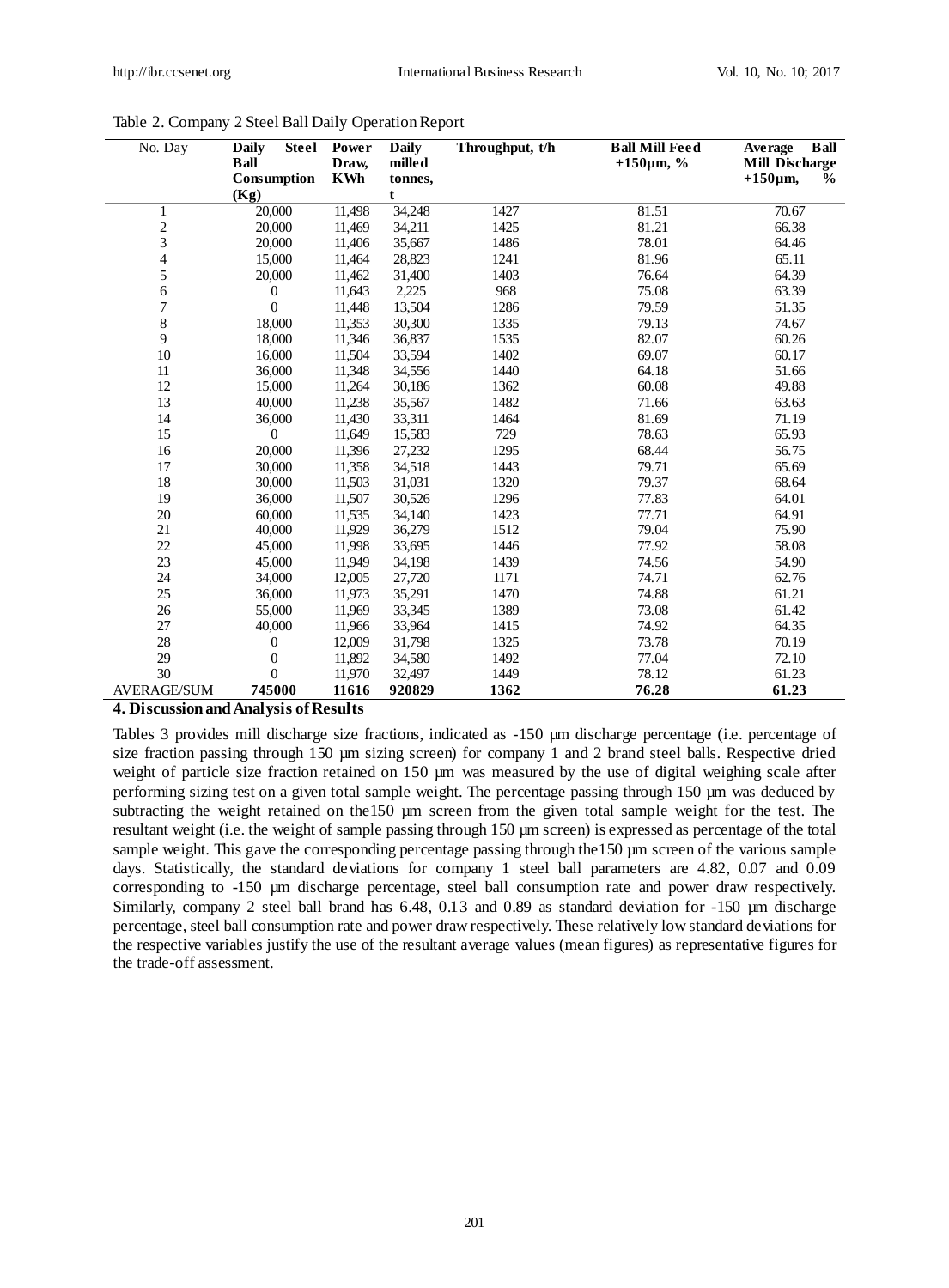| Company 1 Steel Ball     |              |                   |            | Company 2 Steel Ball |                   |            |
|--------------------------|--------------|-------------------|------------|----------------------|-------------------|------------|
| No. Day                  | $-150$<br>um | <b>Steel ball</b> | Power/ton, | $-150$ um            | <b>Steel ball</b> | Power/ton, |
|                          | Discharge, % | consumption,      | Kwh/t      | Discharge, %         | consumption,      | Kwh/t      |
|                          |              | Kg/t              |            |                      | Kg/t              |            |
| $\mathbf{1}$             | 37.74        | 1.20              | 0.481      | 29.33                | 0.58              | 0.336      |
| $\frac{2}{3}$            | 41.36        | 1.31              | 0.328      | 33.62                | 0.58              | 0.335      |
|                          | 31.15        | 1.22              | 0.320      | 35.54                | 0.58              | 0.320      |
| $\overline{\mathcal{L}}$ | 38.43        | 1.20              | 0.339      | 34.89                | 0.56              | 0.398      |
| 5                        | 45.57        | 1.28              | 0.353      | 35.61                | 0.58              | 0.365      |
| 6                        | 40.13        | 1.25              | 0.364      | 36.61                | 0.57              | 5.233      |
| $\overline{7}$           | 38.24        | 1.23              | 0.337      | 48.65                | 0.53              | 0.848      |
| 8                        | 49.22        | 1.22              | 0.355      | 25.33                | 0.54              | 0.375      |
| 9                        | 39.51        | 1.21              | 0.330      | 39.74                | 0.53              | 0.308      |
| 10                       | 41.29        | 1.17              | 0.344      | 39.83                | 0.52              | 0.342      |
| 11                       | 44.41        | 1.15              | 0.343      | 48.34                | 0.58              | 0.328      |
| 12                       | 40.56        | 1.12              | 0.341      | 50.12                | 0.57              | 0.373      |
| 13                       | 34.69        | 1.12              | 0.829      | 36.37                | 0.62              | 0.316      |
| 14                       | 37.74        | 1.05              | 0.357      | 28.81                | 0.66              | 0.343      |
| 15                       | 49.42        | 1.09              | 0.345      | 34.07                | 0.64              | 0.748      |
| 16                       | 43.87        | 1.08              | 0.306      | 43.25                | 0.64              | 0.418      |
| 17                       | 44.89        | 1.12              | 0.327      | 34.31                | 0.66              | 0.329      |
| 18                       | 38.68        | 1.13              | 0.323      | 31.36                | 0.68              | 0.371      |
| 19                       | 38.33        | 1.13              | 0.322      | 35.99                | 0.70              | 0.377      |
| 20                       | 42.79        | 1.12              | 0.329      | 35.09                | 0.77              | 0.338      |
| 21                       | 32.74        | 1.11              | 0.356      | 24.1                 | 0.79              | 0.329      |
| 22                       | 34.94        | 1.10              | 0.304      | 41.92                | 0.81              | 0.356      |
| 23                       | 31.42        | 1.09              | 0.327      | 45.1                 | 0.84              | 0.349      |
| 24                       | 46.97        | 1.09              | 0.384      | 37.24                | 0.85              | 0.433      |
| 25                       | 44.20        | 1.08              | 0.327      | 38.79                | 0.86              | 0.339      |
| 26                       | 40.47        | 1.07              | 0.330      | 38.58                | 0.89              | 0.359      |
| 27                       | 39.45        | 1.09              | 0.377      | 35.65                | 0.91              | 0.352      |
| 28                       | 42.20        | 1.08              | 0.397      | 29.81                | 0.87              | 0.378      |
| 29                       | 43.90        | 1.09              | 0.368      | 27.9                 | 0.84              | 0.344      |
| 30                       | 46.97        | 1.09              | 0.418      | 38.77                | 0.81              | 0.368      |
| Unit Value               | 49.42        | 1.31              | 0.353      | 50.12                | 0.91              | 0.378      |
| Standard<br>Deviation    | 4.82         | 0.07              | 0.09       | 6.48                 | 0.13              | 0.89       |

|  | Table 3. Company 1 and 2 Steel Ball effect on Ball Mill Discharge Size fractions |
|--|----------------------------------------------------------------------------------|
|  |                                                                                  |

Tables 4 portrays the input and output cost evaluation indices for the two steel brands. Additionally, the respective power draw and calculated unit consumption per tonnage of ore milled are shown with their associated cost values. Company 1 steel ball brand has consumption of 1.31kg/t and power usage of 0.353Kwh/t with cost of US\$1.62 and US\$0.06 respectively. These gave a resultant production cost of US\$1.68 for producing 49.42% particle size fraction passing through 150µm screen. Similarly, Company 2 steel ball brand has consumption of 0.91kg/t and power usage of 0.378Kwh/t with cost of US\$1.23 and US\$0.07 respectively giving a total production cost of US\$1.30 for producing 50.12% particle size fraction passing through 150µm screen. The total input cost per percentage passing  $150 \mu m$  for company 1 and 2 steel balls are US\$0.034/% and US\$0.026/% respectively. Hence, percentage variance of 0.8% between total input cost per percentage passing 150µm (-150µm discharge) indicates the trade-off resulting from preferring one product (i.e. Company 1 or 2 steel balls) against the other. The relatively lower input cost per total input cost per percentage passing 150  $\mu$ m for company 2 as compared to that of company 1 steel balls point to a cost saving of 0.8% in favour of using company 2 steel balls. Conversely, using company 1 steel balls will generate a deficit of 0.8% as compared to company 2 steel balls.

Pragmatically, using company 1 steel ball brand for milling 36000 tons of ore per day at steel ball consumption rate of 1.31kg/t of ore implies a usage of 46.80 tons of steel balls per day. This translates into US\$57891.60 at US\$1237 per a ton of steel ball. Additionally, using 0.353Kwh/t of power for milling 36000 tons of ore per day will generate a total power usage of 12708Kwh at a cost of US\$0.18 per Kwh. This implies total power cost of US\$2287.44 per day. Hence, the overall cost of producing 49.42% particle size fraction passing 150  $\mu$ m is US\$60051.60 per day. Conversely, applying trade-off of 0.80% (percentage variance) gave total amount to cost saving of US\$480.00 per day which will be equal to US\$175349.65 per year upon using company 2 steel ball brand instead of company 1 steel balls for milling.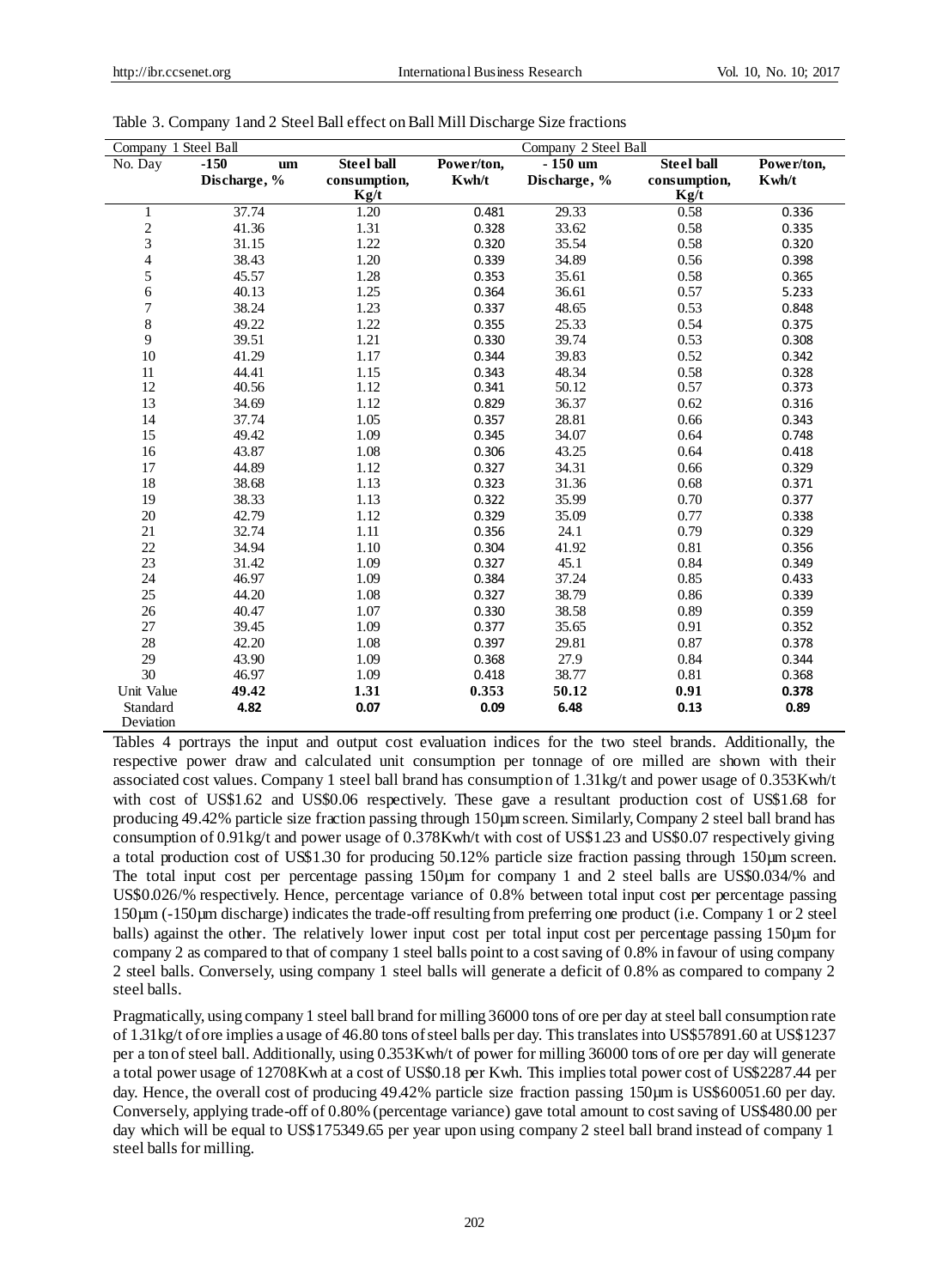|                           |                                                                          |                           | Company 1 Forged Steel Ball              | Company 2 Forged Steel Ball |            |
|---------------------------|--------------------------------------------------------------------------|---------------------------|------------------------------------------|-----------------------------|------------|
| <b>Production Element</b> | Cost element                                                             | Unit value                | Cost, US\$                               | Unit value                  | Cost, US\$ |
|                           | Steel Ball consumption, Kg/t                                             | 1.31                      | 1.62                                     | 0.91                        | 1.23       |
|                           | Power per ton, Kwh/t                                                     | 0.353                     | 0.060                                    | 0.378                       | 0.07       |
|                           | <b>Total Input Cost, US\$</b>                                            |                           | 1.68                                     |                             | 1.30       |
|                           | $-150 \,\mathrm{\mu m}$ discharge, %                                     | 49.42                     | 1.68                                     | 50.12                       | 1.30       |
| utput                     | Total Input cost per -150 µm                                             |                           | 0.034                                    |                             | 0.026      |
|                           | discharge, US\$/%                                                        |                           |                                          |                             |            |
|                           | Total Input cost per -150 µm                                             |                           |                                          | 0.008                       |            |
|                           | discharge Variance, US\$/%                                               |                           |                                          |                             |            |
|                           | Percentage Variance, %                                                   |                           |                                          | 0.8                         |            |
| $\sim$ $\sim$<br>$\sim$   | $\sim$ $\sim$ $\sim$ $\sim$ $\sim$ $\sim$ $\sim$ $\sim$<br>$\sim$ $\sim$ | $\mathbf{r}$ $\mathbf{r}$ | 1 <sub>n</sub> 11 <sub>n</sub><br>$\sim$ |                             |            |

| Table 4. Input and Output Cost evaluation indices for the two steel brands |  |  |  |  |
|----------------------------------------------------------------------------|--|--|--|--|
|                                                                            |  |  |  |  |

*4.1 Evaluating the Trade-off at Variable Prices for Power and the Two Steel Ball Brands*

Analytically, decision matrix is one of the numerous format that can be used to assess the tradeoff of given items by evaluating the difference in total scores of respective weighted criteria for variables under consideration (Brady, 2011; Morán-Ordóñez, et.al, 2016; Yoe, 2002). Three input variable items used in assessing the trade-off for the two brands of steel brands are power cost, steel ball and -150µm discharge percentage. Table 5 shows various trade-off obtained under the assumption of changes in cost of power usage with Company 2 steel ball total input cost per -150µm discharge value as the reference point. Assessing the trade-off at assumed changes in power cost per kilowatt hour (Kwh) of US\$ 0, US\$5, US\$10, US\$15, US\$20, US\$25 and US\$30 generate trade-off (Percentage variance) values of 0.850%, 0.650%, 0.451%, 0.251%, 0.052%, -0.148% and -0.347% respectively. From Sharma (2011), figure 1 shows the linear trend with the trade-off in percentage variance as Y (dependent variable) and power cost per kilowatt hour as X (independent variable). This gave  $y = -0.0399x +$ 0.8496 as linear equation. Deduction from the given equation shows that, increasing power cost per kilowatt hour higher than US\$21.29, the trade-off will be negative. This implies that, at power cost per kilowatt hour higher than US\$21.29, it will be beneficial to buy or use company 1 brand of steel balls instead of buying company 2 steel balls. Similarly, all things other things being equal, from table 6, the trade-off deductions under the assumption of changes in unit cost per ton of Company 1 steel ball brand at US\$500, US\$700, US\$900, US\$1100, US\$1300, US\$1500 and US\$1700 generate trade-off (Percentage variance) values of 0.011%, 0.006%, 0.001%, -0.005%, -0.010, -0.015% and -0.021% respectively. Figure 2 shows the linear trend with the trade-off in percentage variance as Y (dependent variable) and unit cost per ton of Company 1 steel ball brand as X (independent variable). This gave  $y = -0.0027x + 2.4365$  as the linear equation. Deduction from the given equation shows that, at unit price above US\$902.41per ton for company 1 steel ball brand, the trade -off will be negative. This implies that, at unit price above US\$902,41per ton for company 1 steel ball brand, it will be beneficial or profitable to buy or use company 2 brand of steel balls instead of buying company 1 steel balls. Subjecting the changes in price of power and the two steel ball brands to linear regression analysis show graphs with  $r^2 = 1$  which is a perfect reliable relation for forecasting or prediction.

However, from table 7 various trade-off obtained under the assumption of changes in unit cost per ton of Company 2 steel ball brand with the corresponding total input cost per -150µm discharge value with cost per ton of Company 1 as the reference point. Assessing the trade-off at assumed changes in unit cost per ton of Company 2 steel ball brand of US\$1300, US\$1400, US\$1500, US\$1600, US\$1700, US\$1800 and US\$1900 generating trade-off (Percentage variance) values of 0.91146%, 0.72989%, 0.54833%, 0.3667%, 0.18520%, 0.00364% and  $-0.17793\%$  respectively. Figure 3 shows the linear trend with the equation y =  $-0.0018x + 3.2718$  The Y (dependent variable) axis represents trade-off in percentage variance as and unit cost per ton of Company 2 steel ball brand is denoted as X (independent variable) axis (Sharma, 2011; Nau, 2014). Deduction from the given equation shows that, at unit price higher than US\$1817.67 per ton for company 2 steel ball brand, the trade -off will be negative. This implies that, at unit price higher than US\$1817.67per ton for company 2 steel ball brand, it will be beneficial or profitable to buy or use company 1 brand of steel balls at a price US\$ 1237 per ton instead of buying company 2 steel balls.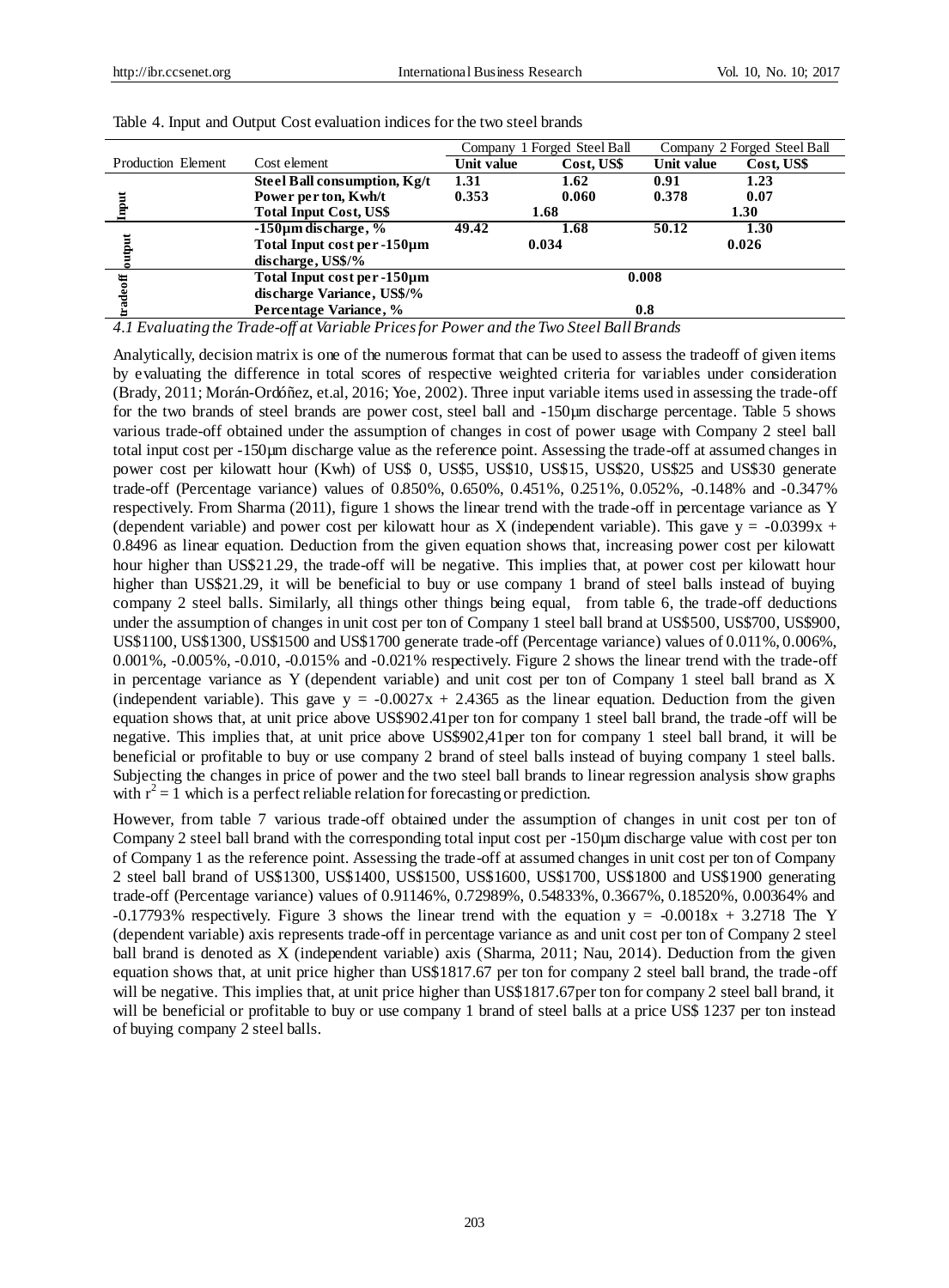|  |  | Table 5. Trade-off at variable prices for power input |  |  |
|--|--|-------------------------------------------------------|--|--|
|  |  |                                                       |  |  |

|                              |          |                             | Peroids                                |          | 2                                | 3                       | $\overline{4}$  | $\sqrt{5}$      | 6               | 7          |
|------------------------------|----------|-----------------------------|----------------------------------------|----------|----------------------------------|-------------------------|-----------------|-----------------|-----------------|------------|
| Input                        |          |                             | Change Power cost per Kwh,             | $\bf{0}$ | $\overline{5}$                   | 10                      | $\overline{15}$ | $\overline{20}$ | $\overline{25}$ | 30         |
| Element                      |          |                             | US\$                                   |          |                                  |                         |                 |                 |                 |            |
|                              |          |                             | Unit cost per ton of Steel             | 1237     | 1237                             | 1237                    | 1237            | 1237            | 1237            | 1237       |
|                              |          |                             | Ball, US\$                             |          |                                  |                         |                 |                 |                 |            |
|                              |          |                             | Steel Ball consumption,                | 1.31     | 1.31                             | 1.31                    | 1.31            | 1.31            | 1.31            | 1.31       |
|                              |          |                             | Kg/t                                   |          |                                  |                         |                 |                 |                 |            |
|                              |          |                             | Steel Ball consumption                 | 1.62047  | 1.62047                          | 1.62047                 | 1.62047         | 1.62047         | 1.62047         | 1.62047    |
|                              |          |                             | cost, US\$                             |          |                                  |                         |                 |                 |                 |            |
|                              |          |                             | Power usage per ton,                   | 0.353    | 0.353                            | 0.353                   | 0.353           | 0.353           | 0.353           | 0.353      |
|                              |          | Company 1 Forged Steel Ball | Kwh/t                                  |          |                                  |                         |                 |                 |                 |            |
|                              |          |                             | Power cost per ton, US\$               | $\bf{0}$ | 1.765                            | 3.53                    | 5.295           | 7.06            | 8.825           | 10.59      |
|                              |          |                             | <b>Total Input Cost, US\$</b>          | 1.62047  | 3.38547                          | 5.15047                 | 6.91547         | 8.68047         | 10.4455         | 12.2105    |
| Output                       |          |                             | $-150 \,\mathrm{\upmu m}$ discharge, % | 49.42    | 49.42                            | 49.42                   | 49.42           | 49.42           | 49.42           | 49.42      |
| Element                      |          |                             | Total Input cost per                   | 0.03279  | 0.0685                           | 0.10422                 | 0.13993         | 0.17565         | 0.21136         | 0.24708    |
|                              |          |                             | $-150 \,\mathrm{\mu m}$<br>discharge,  |          |                                  |                         |                 |                 |                 |            |
|                              |          |                             | <b>US\$/%</b>                          |          |                                  |                         |                 |                 |                 |            |
| Input                        |          |                             | Unit cost per ton of Steel             | 1338     | 1338                             | 1338                    | 1338            | 1338            | 1338            | 1338       |
| Element                      |          |                             | Ball, US\$                             |          |                                  |                         |                 |                 |                 |            |
|                              |          |                             | Steel Ball consumption,                | 0.91     | 0.91                             | 0.91                    | 0.91            | 0.91            | 0.91            | 0.91       |
|                              |          |                             | Kg/t                                   |          |                                  |                         |                 |                 |                 |            |
|                              |          |                             | Steel Ball consumption                 | 1.21758  | 1.21758                          | 1.21758                 | 1.21758         | 1.21758         | 1.21758         | 1.21758    |
|                              |          | 2 Forged Steel Ball         | cost, US\$                             |          |                                  |                         |                 |                 |                 |            |
|                              |          |                             | Power usage per ton,                   | 0.378    | 0.378                            | 0.378                   | 0.378           | 0.378           | 0.378           | 0.378      |
|                              |          |                             | Kwh/t                                  |          |                                  |                         |                 |                 |                 |            |
|                              |          |                             | Power cost per ton, US\$               | $\bf{0}$ | 1.89                             | 3.78                    | 5.67            | 7.56            | 9.45            | 11.34      |
|                              |          |                             | <b>Total Input Cost, US\$</b>          | 1.21758  | 3.10758                          | 4.99758                 | 6.88758         | 8.77758         | 10.6676         | 12.5576    |
| Output                       |          | Company                     | $-150 \,\mathrm{\upmu m}$ discharge, % | 50.12    | 50.12                            | 50.12                   | 50.12           | 50.12           | 50.12           | 50.12      |
| Element                      |          |                             | Total Input cost per                   | 0.02429  | 0.062                            | 0.09971                 | 0.13742         | 0.17513         | 0.21284         | 0.25055    |
|                              |          |                             | $-150 \,\mathrm{\mu m}$<br>discharge,  |          |                                  |                         |                 |                 |                 |            |
|                              |          |                             | <b>US\$/%</b>                          |          |                                  |                         |                 |                 |                 |            |
|                              |          |                             | Total Input cost per -150 µm           | 0.0085   | 0.0065                           | 0.00451                 | 0.00251         | 0.00052         | $-0.00148$      | $-0.00347$ |
|                              |          |                             |                                        |          |                                  |                         |                 |                 |                 |            |
| Trade off                    |          |                             |                                        |          |                                  |                         |                 |                 |                 |            |
|                              |          |                             | discharge Variance (Trade              |          |                                  |                         |                 |                 |                 |            |
|                              |          |                             | Off), US\$/%                           |          |                                  |                         |                 |                 |                 |            |
|                              |          |                             | Percentage Variance (Trade             | 0.850    | 0.650                            | 0.451                   | 0.251           | 0.052           | $-0.148$        | $-0.347$   |
|                              |          |                             | Off), %                                |          |                                  |                         |                 |                 |                 |            |
|                              |          |                             |                                        |          |                                  |                         |                 |                 |                 |            |
|                              | 1.000    |                             |                                        |          |                                  |                         |                 |                 |                 |            |
|                              |          |                             |                                        |          |                                  |                         |                 |                 |                 |            |
|                              | 0.800    |                             |                                        |          |                                  |                         |                 |                 |                 |            |
|                              |          |                             |                                        |          |                                  |                         |                 |                 |                 |            |
|                              |          |                             |                                        |          |                                  |                         |                 |                 |                 |            |
|                              | 0.600    |                             |                                        |          |                                  |                         |                 |                 |                 |            |
| ance (%)                     |          |                             |                                        |          |                                  |                         |                 |                 |                 |            |
|                              |          |                             |                                        |          |                                  |                         |                 |                 |                 |            |
|                              | 0.400    |                             |                                        |          |                                  | $y = -0.0399x + 0.8496$ |                 |                 |                 |            |
|                              |          |                             |                                        |          |                                  |                         |                 |                 |                 |            |
|                              |          |                             |                                        |          |                                  |                         |                 |                 |                 |            |
|                              | 0.200    |                             |                                        |          |                                  |                         |                 |                 |                 |            |
|                              |          |                             |                                        |          |                                  |                         |                 |                 |                 |            |
|                              |          |                             |                                        |          |                                  |                         |                 |                 |                 |            |
|                              | 0.000    |                             |                                        |          |                                  |                         |                 |                 |                 |            |
|                              |          |                             | 5                                      | 10       | 15                               | 20                      |                 |                 | 30              | 35         |
|                              | $-0.200$ |                             |                                        |          |                                  |                         |                 |                 |                 |            |
|                              |          |                             |                                        |          |                                  |                         |                 |                 |                 |            |
| Trade-off in percentage vari |          |                             |                                        |          |                                  |                         |                 |                 |                 |            |
|                              | $-0.400$ |                             |                                        |          |                                  |                         |                 |                 |                 |            |
|                              |          |                             |                                        |          |                                  |                         |                 |                 |                 |            |
|                              |          |                             |                                        |          |                                  |                         |                 |                 |                 |            |
|                              | $-0.600$ |                             |                                        |          |                                  |                         |                 |                 |                 |            |
|                              |          |                             |                                        |          | Input Power Cost per Kw h (US\$) |                         |                 |                 |                 |            |

Figure 1. Trade-off relationship with variable power prices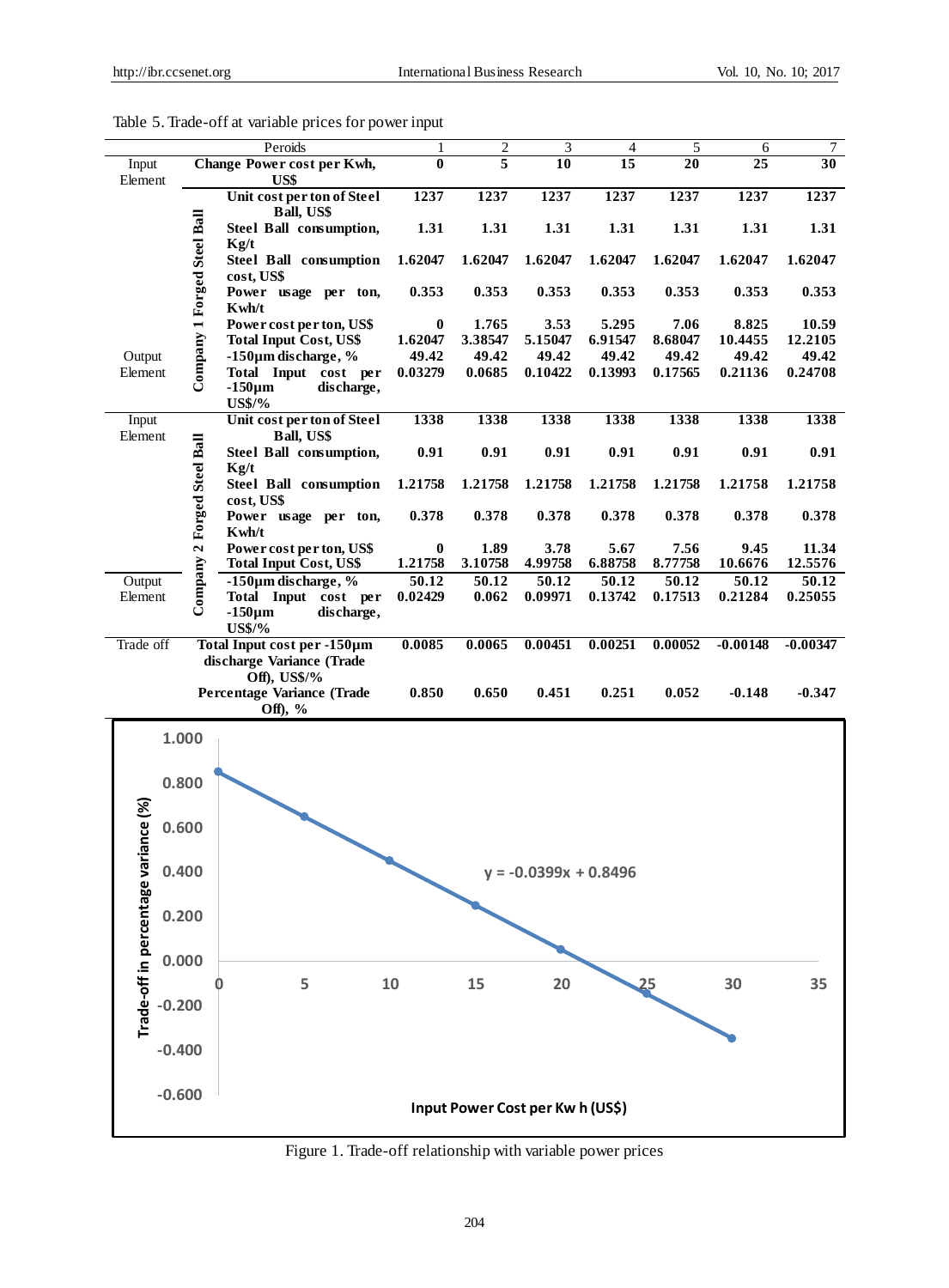|           | Peroids                                          |        | $\overline{c}$ | 3      | 4           | 5        | 6        | 7        |
|-----------|--------------------------------------------------|--------|----------------|--------|-------------|----------|----------|----------|
| Input     | Power cost per Kwh, US\$                         | 0.18   | 0.18           | 0.18   | 0.18        | 0.18     | 0.18     | 0.18     |
| Element   | Changes in Unit cost per ton of                  | 500    | 700            | 900    | <b>1100</b> | 1300     | 1500     | 1700     |
|           | <b>Steel</b><br><b>Steel Ball, US\$</b>          |        |                |        |             |          |          |          |
|           | Forged?<br>Steel Ball consumption, Kg/t          | 1.31   | 1.31           | 1.31   | 1.31        | 1.31     | 1.31     | 1.31     |
|           | Steel Ball consumption cost, US\$                | 0.655  | 0.917          | 1.179  | 1.441       | 1.703    | 1.965    | 2.227    |
|           | Power usage per ton, Kwh/t<br>$\overline{a}$     | 0.353  | 0.353          | 0.353  | 0.353       | 0.353    | 0.353    | 0.353    |
|           | ⋍<br>Power cost per ton, US\$                    | 0.064  | 0.064          | 0.064  | 0.064       | 0.064    | 0.064    | 0.064    |
|           | ompany<br><b>Total Input Cost, US\$</b>          | 0.719  | 0.981          | 1.243  | 1.505       | 1.767    | 2.029    | 2.291    |
| Output    | $-150 \,\mathrm{\mu m}$ discharge, %             | 49.42  | 49.42          | 49.42  | 49.42       | 49.42    | 49.42    | 49.42    |
| Element   | Total Input cost per<br>$-150 \,\mathrm{\mu m}$  | 0.0145 | 0.0198         | 0.0251 | 0.0304      | 0.0357   | 0.0410   | 0.0463   |
|           | ت<br>discharge, US\$/%                           |        |                |        |             |          |          |          |
| Input     | Unit cost per ton of Steel Ball,<br><b>Steel</b> | 1338   | 1338           | 1338   | 1338        | 1338     | 1338     | 1338     |
| Element   | US\$                                             |        |                |        |             |          |          |          |
|           | Steel Ball consumption, Kg/t                     | 0.91   | 0.91           | 0.91   | 0.91        | 0.91     | 0.91     | 0.91     |
|           | Forged<br>Steel Ball consumption cost, US\$      | 1.2176 | 1.2176         | 1.2176 | 1.2176      | 1.2176   | 1.2176   | 1.2176   |
|           | Power usage per ton, Kwh/t<br>$\overline{a}$     | 0.378  | 0.378          | 0.378  | 0.378       | 0.378    | 0.378    | 0.378    |
|           | Power cost per ton,<br>US\$<br>⋍<br>$\mathbf{a}$ | 0.068  | 0.068          | 0.068  | 0.068       | 0.068    | 0.068    | 0.068    |
|           | ompany<br><b>Total Input Cost, US\$</b>          | 1.286  | 1.286          | 1.286  | 1.286       | 1.286    | 1.286    | 1.286    |
| Output    | $-150 \,\mathrm{\mu m}$ discharge, %             | 50.12  | 50.12          | 50.12  | 50.12       | 50.12    | 50.12    | 50.12    |
| Element   | Total Input cost per<br>$-150 \,\mathrm{\mu m}$  | 0.026  | 0.026          | 0.026  | 0.026       | 0.026    | 0.026    | 0.026    |
|           | discharge, US\$/%<br>ت                           |        |                |        |             |          |          |          |
| Trade off | Total Input cost per -150 µm discharge           | 0.011  | 0.006          | 0.001  | $-0.005$    | $-0.010$ | $-0.015$ | $-0.021$ |
|           | Variance (Trade Off), US\$/%                     |        |                |        |             |          |          |          |
|           | Percentage Variance (Trade Off), %               | 1.111  | 0.581          | 0.051  | $-0.479$    | $-1.009$ | $-1.540$ | $-2.070$ |
|           |                                                  |        |                |        |             |          |          |          |
|           |                                                  |        |                |        |             |          |          |          |

Table 6. Trade-off at variable prices for Company 1 steel ball brand input



Figure 2. Trade-off relationship with variable Company 1 steel ball brand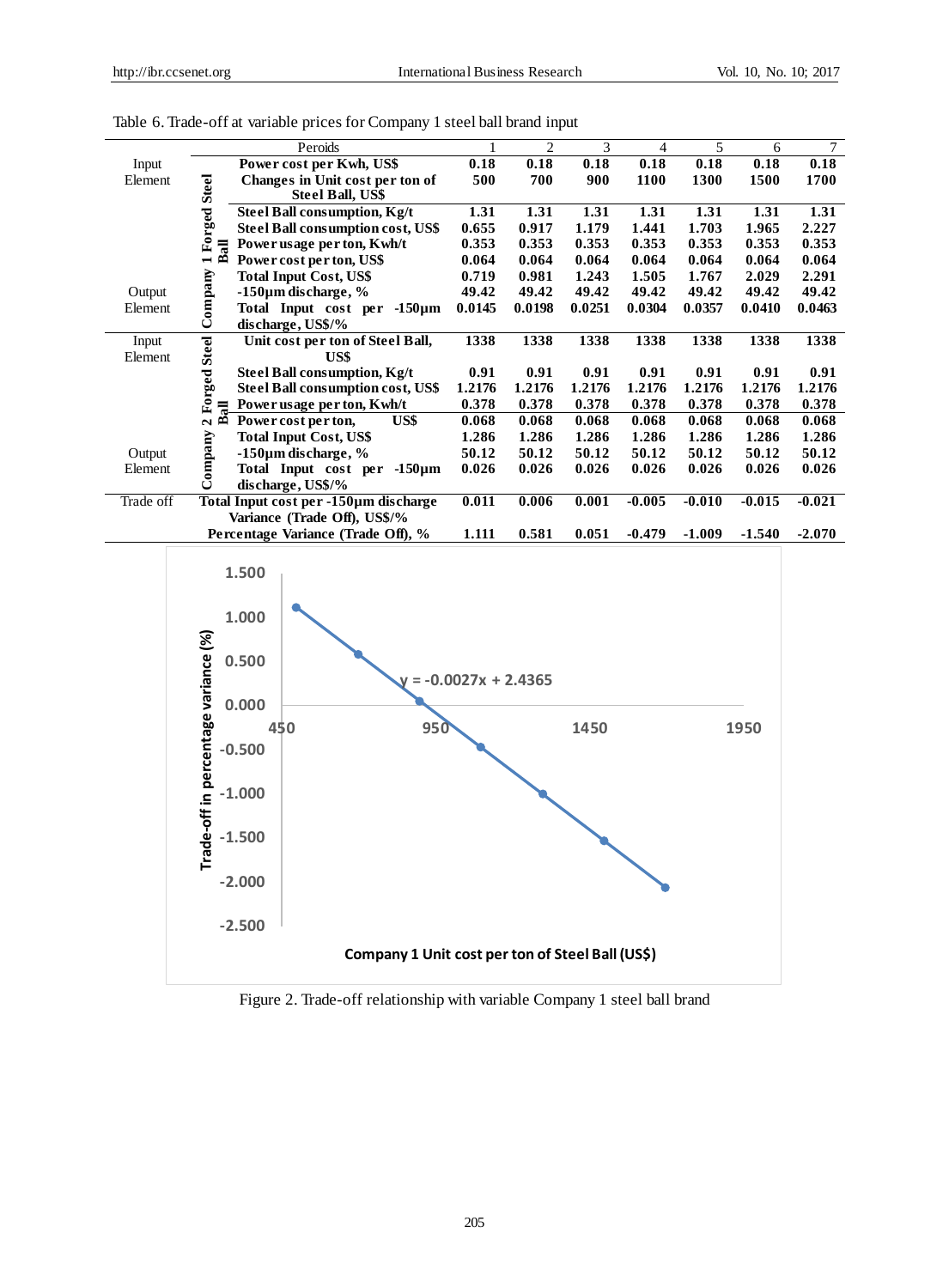l,

|           |                             | Peroids                                                | 1           | $\overline{2}$                                   | $\overline{3}$     | $\overline{4}$ | 5           | 6       | $\overline{7}$ |
|-----------|-----------------------------|--------------------------------------------------------|-------------|--------------------------------------------------|--------------------|----------------|-------------|---------|----------------|
| Input     |                             | Power cost per Kwh, US\$                               | 0.18        | 0.18                                             | 0.18               | 0.18           | 0.18        | 0.18    | 0.18           |
| Element   |                             | Changes in Unit cost per                               | 1237        | 1237                                             | 1237               | 1237           | 1237        | 1237    | 1237           |
|           |                             | ton of Steel Ball, US\$                                |             |                                                  |                    |                |             |         |                |
|           |                             | Steel Ball consumption,                                | 1.31        | 1.31                                             | 1.31               | 1.31           | 1.31        | 1.31    | 1.31           |
|           |                             | Kg/t<br><b>Steel Ball consumption</b>                  | 1.6205      | 1.6205                                           | 1.6205             | 1.6205         | 1.6205      | 1.6205  | 1.62047        |
|           |                             | cost, US\$                                             |             |                                                  |                    |                |             |         |                |
|           |                             | Power usage per ton,                                   | 0.353       | 0.353                                            | 0.353              | 0.353          | 0.353       | 0.353   | 0.353          |
|           |                             | Kwh/t                                                  |             |                                                  |                    |                |             |         |                |
|           |                             | Power cost per ton, US\$                               | 0.0635      | 0.0635                                           | 0.0635             | 0.0635         | 0.0635      | 0.0635  | 0.06354        |
|           |                             | <b>Total Input Cost, US\$</b>                          | 1.684       | 1.684                                            | 1.684              | 1.684          | 1.684       | 1.684   | 1.68401        |
| Output    |                             | $-150 \,\mathrm{\mu m}$ discharge, %                   | 49.42       | 49.42                                            | 49.42              | 49.42          | 49.42       | 49.42   | 49.42          |
| Element   | Company 1 Forged Steel Ball | Total Input cost per                                   | 0.0341      | 0.0341                                           | 0.0341             | 0.0341         | 0.0341      | 0.0341  | 0.03408        |
|           |                             | $-150 \,\mathrm{\mu m}$<br>discharge,<br><b>US\$/%</b> |             |                                                  |                    |                |             |         |                |
| Input     |                             | <b>Changes in Unit cost per</b>                        | <b>1300</b> | 1400                                             | 1500               | 1600           | 1700        | 1800    | 1900           |
| Element   |                             | ton of Steel Ball, US\$                                |             |                                                  |                    |                |             |         |                |
|           | Company 2 Forged Steel Ball | Steel Ball consumption,<br>Kg/t                        | 0.91        | 0.91                                             | 0.91               | 0.91           | 0.91        | 0.91    | 0.91           |
|           |                             | Steel Ball consumption                                 | 1.183       | 1.274                                            | 1.365              | 1.456          | 1.547       | 1.638   | 1.729          |
|           |                             | cost, US\$                                             |             |                                                  |                    |                |             |         |                |
|           |                             | Power usage per ton,<br>Kwh/t                          | 0.378       | 0.378                                            | 0.378              | 0.378          | 0.378       | 0.378   | 0.378          |
|           |                             | Power cost per ton, US\$                               | 0.068       | 0.068                                            | 0.068              | 0.068          | 0.068       | 0.068   | 0.06804        |
|           |                             | <b>Total Input Cost, US\$</b>                          | 1.251       | 1.342                                            | 1.433              | 1.524          | 1.615       | 1.706   | 1.79704        |
| Output    |                             | $-150 \,\mathrm{\mu m}$ discharge, %                   | 50.12       | 50.12                                            | 50.12              | 50.12          | 50.12       | 50.12   | 50.12          |
| Element   |                             | Total Input cost per                                   | 0.02496     | 0.02678                                          | 0.02859            | 0.03041        | 0.03222     | 0.03404 | 0.03585        |
|           |                             | $-150 \,\mathrm{\mu m}$<br>discharge,<br><b>US\$/%</b> |             |                                                  |                    |                |             |         |                |
| Trade-off |                             | Total Input cost per -150 µm                           | 0.00911     | 0.00730                                          | 0.00548            | 0.00367        | 0.00185     | 0.00004 | $-0.00178$     |
|           |                             | discharge Variance (Trade                              |             |                                                  |                    |                |             |         |                |
|           |                             | Off), US\$/%                                           |             |                                                  |                    |                |             |         |                |
|           |                             | Percentage Variance (Trade                             | 0.91146     | 0.72989                                          | 0.54833            | 0.36677        | 0.18520     | 0.00364 | $-0.17793$     |
|           |                             | Off), %                                                |             |                                                  |                    |                |             |         |                |
|           |                             | 1.00000                                                |             |                                                  |                    |                |             |         |                |
|           |                             |                                                        |             |                                                  |                    |                |             |         |                |
|           |                             |                                                        |             |                                                  |                    |                |             |         |                |
|           |                             | 0.80000                                                |             |                                                  |                    |                |             |         |                |
|           |                             |                                                        |             |                                                  |                    |                |             |         |                |
|           |                             |                                                        |             |                                                  |                    |                |             |         |                |
|           |                             | $\frac{8}{2}$<br>ariage 60000                          |             |                                                  |                    |                |             |         |                |
|           |                             |                                                        |             |                                                  |                    |                |             |         |                |
|           |                             | Ş                                                      |             |                                                  |                    |                |             |         |                |
|           |                             | es .40000                                              |             |                                                  | $0.0018x + 3.2718$ |                |             |         |                |
|           |                             |                                                        |             |                                                  |                    |                |             |         |                |
|           |                             |                                                        |             |                                                  |                    |                |             |         |                |
|           |                             |                                                        |             |                                                  |                    |                |             |         |                |
|           |                             | 크.                                                     |             |                                                  |                    |                |             |         |                |
|           |                             | $T_{\text{net}}$                                       |             |                                                  |                    |                |             |         |                |
|           |                             | 1250                                                   |             |                                                  |                    |                |             |         |                |
|           |                             | 1350                                                   | 1450        | 1550                                             | 1650<br>1750       |                | 1950<br>850 |         |                |
|           |                             | $-0.20000$                                             |             |                                                  |                    |                |             |         |                |
|           |                             |                                                        |             |                                                  |                    |                |             |         |                |
|           |                             |                                                        |             |                                                  |                    |                |             |         |                |
|           |                             | $-0.40000$                                             |             |                                                  |                    |                |             |         |                |
|           |                             |                                                        |             | Company 2 Unit cost per ton of Steel Ball (US\$) |                    |                |             |         |                |

Table 7. Trade-off at variable prices for Company 2 steel ball brand input

Figure 3. Trade-off relationship with variable Company 2 steel ball brand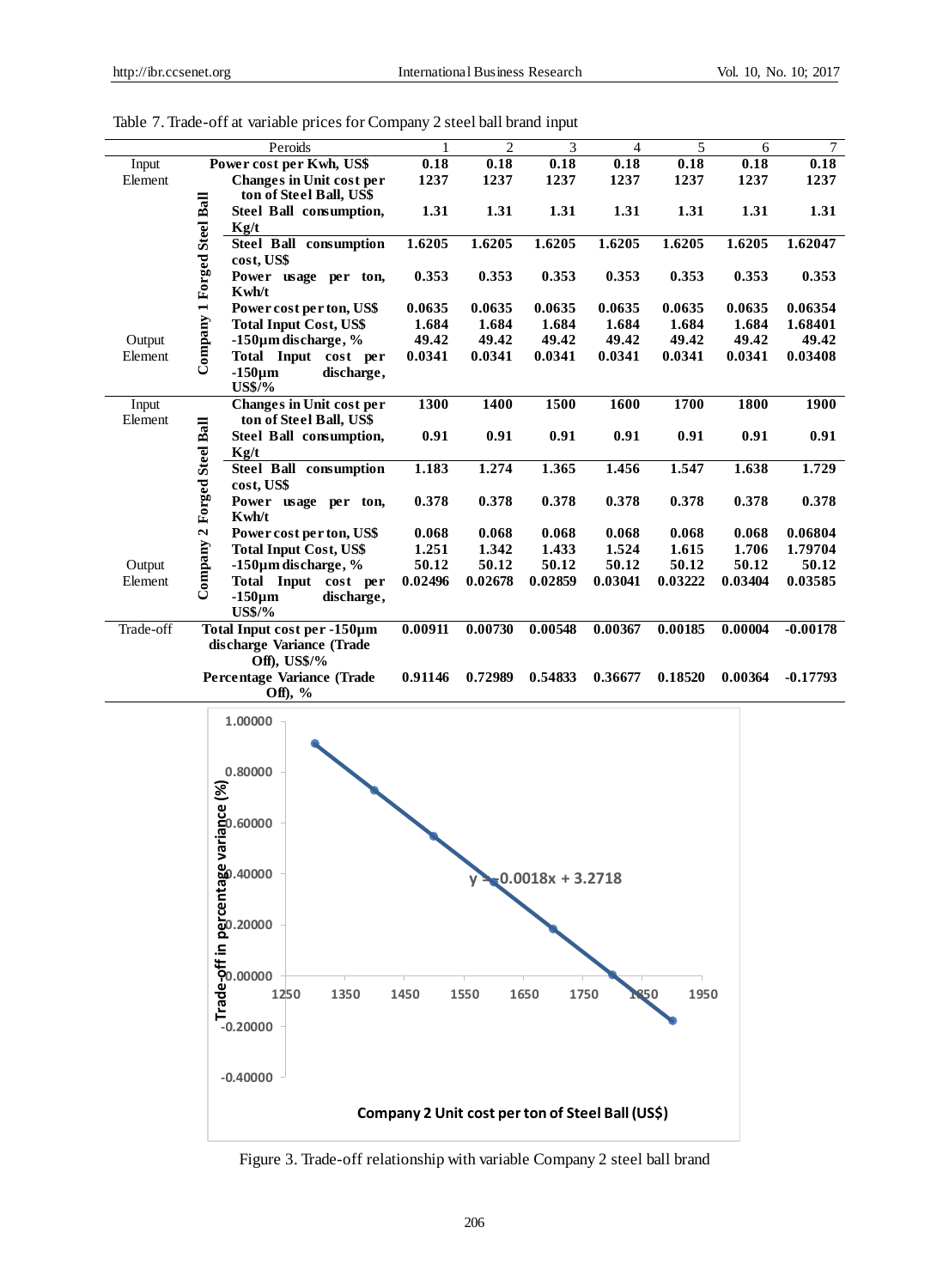## **5. Conclusion and Recommendation**

Trade-off has been decisive factor for detecting the focus of a given enterprise towards the achievement set goals of overcoming situations of compromising efficiency by trying to maximize profit under pretext of cheap price (Johnson, 2005; Hill, 2015). The quantitative analysis in this research was to test the two different brands of steel balls and their corresponding index numbers of the discharge product variables as a model for trade-off evaluation. The study illustrated the evaluations of power usage, steel ball consumption rate and resultant effects of the two different steel ball brands on the discharge product particle size fractions. From the data analysis, 49.42% particle size fraction passing  $150 \mu m$  by using company 1 steel ball brand as compared to 50.12% particle size fraction passing 150µm by using company 2 steel ball brand. Again, deduction from the total input cost per percentage passing 150µm for company 1 and 2 steel balls were US\$0.034/% and US\$0.026/% respectively. Hence, percentage variance of 0.8% between total input cost per percentage passing 150 µm (-150µm discharge) indicates the trade-off resulting from preferring one product (i.e. Company 1 or 2 steel balls) against the other. Application of the trade-off of 0.80% percentage variance, amount to cost saving of US\$480.00 per day which will be equal to US\$175349.65 per year upon using company 2 steel ball brand instead of company 1 steel balls for milling. Rationally, the research pointed out the shortfall of accepting input reagent (steel ball) of a production system on only the unit price or consumption rate variance between different items. The limitation of the research is the manual component of evaluating the size fractions of mill feed and discharge samples. Therefore, at the current conditions of unit price, it is recommendable and cost effective to use company 2 steel ball brand as compared to the company 1 steel ball brand. Again, by evaluating changes in price of power and the steel ball brands, company 2 steel ball should be preferred at unit cost of power lower than US\$21.29 and at unit prices lower than US\$1817.67per ton for company 2 steel ball brand. Also, further study using alternative method is recommended to enhance the prepositions made in this research work.

#### **References**

- Bertsimas, D., Farias, V. F., & Trichakis, N. (2012). On the Efficiency-Fairness Trade-off. *Management science, 58*(12), 2234. https://doi.org/10.1287/mnsc.1120.1549
- Brady, S. (2011). How to: Completing a tradeoff analysis. <https://www.prismdecision.com/how-to-complete-a-tradeoff-analysis/>
- Hill, A. (2015) Definition of Trade-Offs in Economics. <http://study.com/academy/lesson/trade-offs-in-economics-definition-examples.html>
- Hornby, A. S. (2010). Oxford Advanced Learner's Dictionary of current English Eighth edition. Oxford University Press, U K. 313-1312.
- [Johnson,](http://www.auburn.edu/~johnspm/) P. M. (2005)[. A Glossary of Political Economy Terms](http://www.auburn.edu/~johnspm/gloss/)[. http://www.auburn.edu/~johnspm/gloss/trade-off](http://www.auburn.edu/~johnspm/gloss/trade-off)
- Kettner, P. M., Moroney, R. M., & Martin, L. L. (1990). Designing and managing programs: An effectiveness-based approach. 3rd edition Newbury Park, CA: Sage 5-8. [https://www.amazon.com/Designing-Managing-Programs-Effectiveness-Based-Sourcebooks/dp/141295194](https://www.amazon.com/Designing-Managing-Programs-Effectiveness-Based-Sourcebooks/dp/1412951941) [1](https://www.amazon.com/Designing-Managing-Programs-Effectiveness-Based-Sourcebooks/dp/1412951941)
- Morán-Ordóñez, A. et.al. (2016). Analysis of Trade-Offs Between Biodiversity, Carbon Farming and Agricultural Development in Northern Australia Reveals the Benefits of Strategic Planning. <http://onlinelibrary.wiley.com/doi/10.1111/conl.12255/full>
- Nau, R. (2014). Notes on linear regression analysis 1. [http://people.duke.edu/~rnau/notes\\_on\\_linear\\_regression\\_analysis--robert\\_nau.pdf](http://people.duke.edu/~rnau/notes_on_linear_regression_analysis--robert_nau.pdf)
- Saunders, M., Lewis P., & Thornhill A. (2009). Research methods for business students fifth edition. Pearson Education, Limited, Edinbuegh Gate, Harlow, Essex CM20 2JE England. 465.
- Sharma, H. (2011). Predictive Analytics & Marketing The next stage of Business Optimization, 25. <http://www.optimizesmart.com/introducing-predictive-marketing-stage-business-optimization>
- Technical Report. (2016). Monthly Production Report. Metallurgy department of the Ghanaian Mine, Tarkwa Ghana. 1-6 .
- Weisbrod, B. A., & Hansen, W. L. (1981). Benefits, Costs, and Finance of Public Higher Education. Markham. htt://en.wikipedia.org/wiki/cost benefit analysis.
- Yoe, C. (2002). Trade-Off Analysis Planning and Procedures Guidebook 8-11. <http://www.iwr.usace.army.mil/Portals/70/docs/iwrreports/02-R-2.pdf>